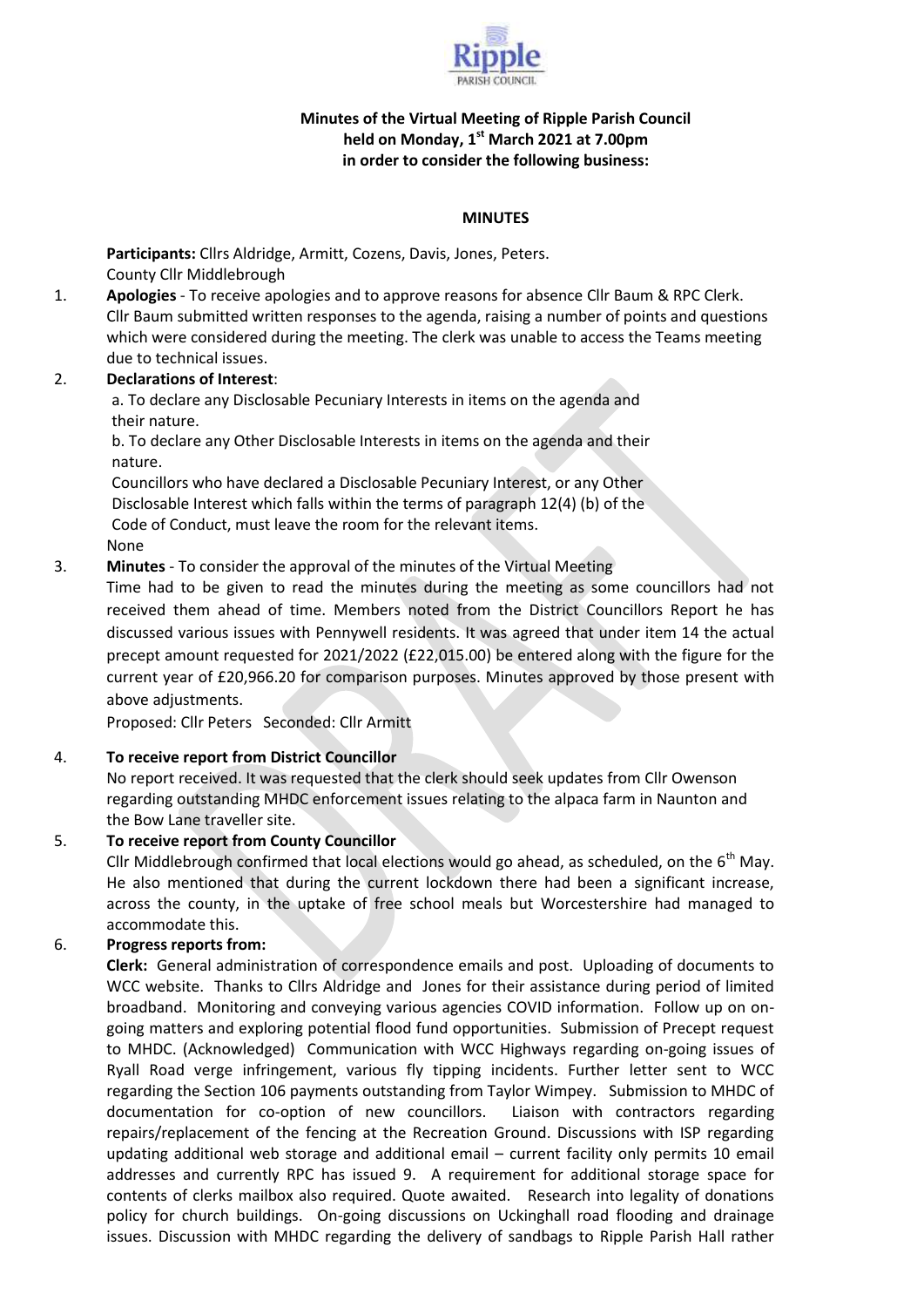

than The Cross and outside Thoulds Barn in Uckinghall. Distribution of newsletters. Preparation of meeting arrangements for this meeting and liaison with the Parish Hall Committee. Communication with WCC regarding Footpaths Officer and discussion with Brian Goddard. **Management:** Setting of the agenda for this meeting. Review of minutes of last meeting. Discussions regarding Flood Grant and Donation Policy. Discussion on requirements for repairs to Recreation Ground fencing.

**Finance:** Updating budget to reflect amendments approved at last meeting. Ledger updated, VAT Refund received from HMRC.

Bank Balances: Current Account: £10,753.02 Deposit Account: £15,055.86

#### **Urgent Decisions:** None.

#### **Staff and Training:** Nothing to report.

## **Planning:**

| Application<br>Number | Location                                                                                   | Proposal                                                                                                                                                                                                                                       | <b>Status</b>              |
|-----------------------|--------------------------------------------------------------------------------------------|------------------------------------------------------------------------------------------------------------------------------------------------------------------------------------------------------------------------------------------------|----------------------------|
| 21/00153/CLPU         | <b>Brookfields Strensham</b><br>Road Ryall Grove Upton<br>Upon Severn Worcester<br>WR8 OPS | Application for a Lawful Development Certificate for a<br>proposed loft conversion and installation of roof windows.                                                                                                                           | Pending<br>Decision        |
| 21/00159/TPOA         | <b>Cobwalls Uckinghall</b><br>Tewkesbury GL20 6ES                                          | Undertake tree works to T1, as detailed on application form<br>and in any accompanying information                                                                                                                                             | Pending<br>Decision        |
| 21/00274/CAN          | <b>Cobwalls Uckinghall</b><br>Tewkesbury GL20 6ES                                          | Undertake tree works to T2 and T3, as detailed on application Pending<br>form and in any accompanying information                                                                                                                              | Decision                   |
| 21/00163/FUL          | Holly Bank Ryall Road<br>Holly Green Upton Upon<br>Severn Worcester<br>WR8 OPG             | Proposed new dwelling and garaging. Variation of condition 2 Pending<br>of planning permission 18/01550/FUL.                                                                                                                                   | Decision                   |
| 20/02056/OUT          | <b>Upton Marina East</b><br>Waterside Upton Upon<br>Severn Worcester<br>WR8 OPB            | Outline planning application for the erection of up to 70<br>residential units with all matters reserved except for means<br>of access as approved under permission 17/00372/OUT -<br>variation of condition 2 and 4, removal of condition 11. | Pending<br><b>Decision</b> |
| 20/01342/S106         | Land At (Os 8594 4112)<br>Holly Green Upton Upon<br>Severn                                 | Application under section 106A of the Town and Country<br>Planning Act 1990 to modify the requirements relating to the Pending<br>legal agreement dated 5th July 2016 associated with planning Decision<br>permission ref. 15/00617/OUT.       |                            |
| 19/01297/FUL          | Land At (Os 8726 3749)<br>Bow Lane Ripple                                                  | Change of use of land to use as residential caravan site for<br>one Gypsy family with 2 caravans, including no more than<br>one mobile home, laying of hard standing and erection of<br>ancillary amenity building.                            | Pending<br>Decision        |

#### **Planning Group (schedule circulated**

20/02056/OUT -Upton Marina East Waterside.

Councillor Jones reprised for Members the application for a modified access to the outline planning approval for 70 houses on the Marina development.

The issues considered by the Council and from residents covered flooding , pedestrian and cycle safety, road safety to include the suggestion of a central waiting lane and provision pedestrian crossing point on the A4104 and/or the provision of a southern pedestrian A4104 footpath. The recommendation to both of the RPC submissions was for refusal.

21/00163/FUL Holly Bank Ryall Road Members apprised the application. Recommend Approval

#### 7. **Bow Lane Gravel Extraction Update** Nothing to report.

#### 8. **A38/A4104 Roundabout Update**

Cllr Middlebrough reminded councillors that there is an online Liaison Group meeting scheduled for Monday 8th March at 4.00pm and an RPC representative is invited to participate. With regard to traffic calming along the Ryall Rd during construction, Cllr M thanked RPC for raising public awareness and reported that 30 plus residents had contacted him with suggestions. In the first instance, No Access for Works Vehicles signage will be erected at each end of Ryall Rd.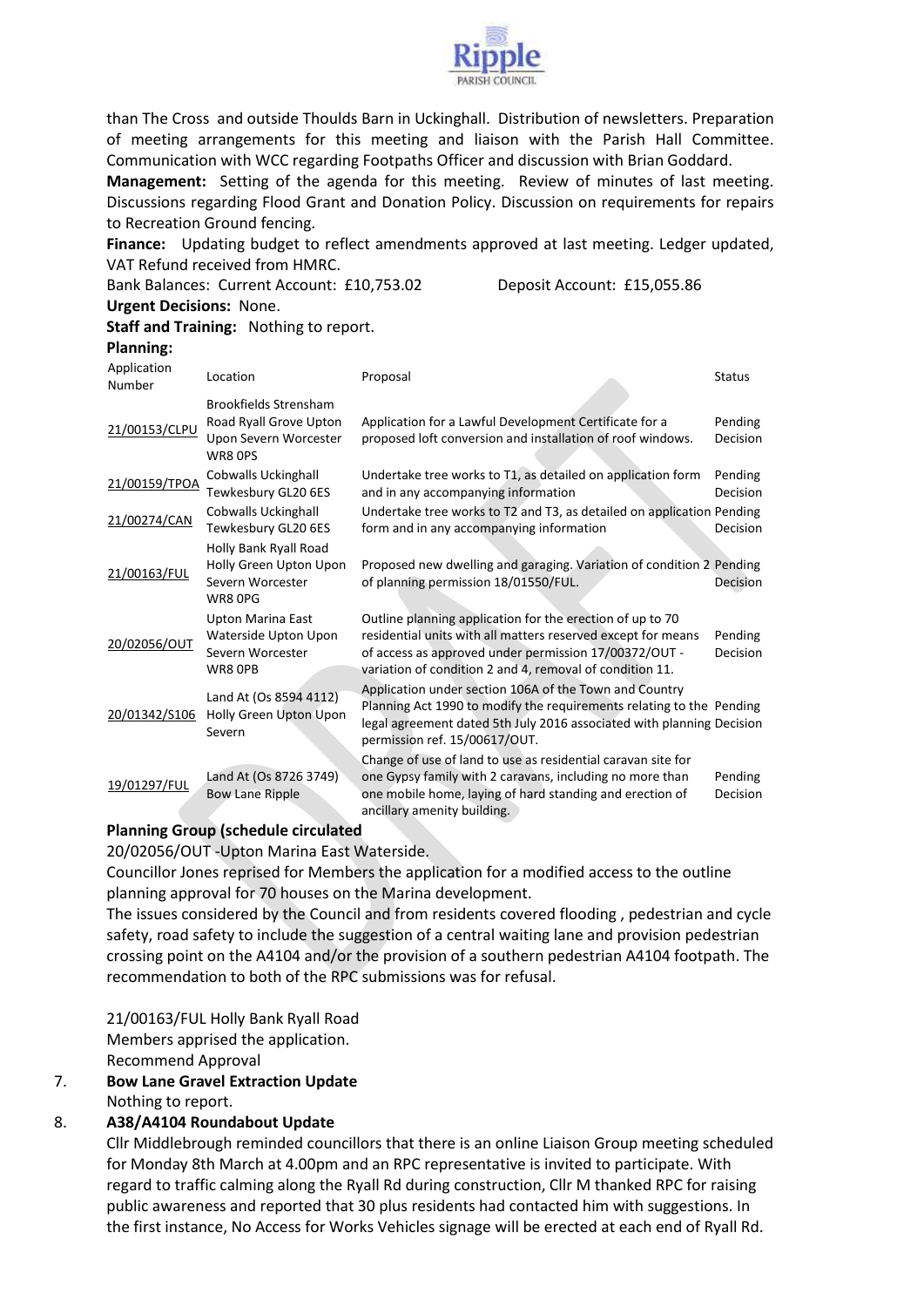

Consideration is also being given to road narrowing options.

# 9. **Parish Enhancements & Flood Grant**

- 1. Cllr Middlebrough acknowledged receipt of RPC's draft submission of minor projects which might be funded from available £1,500 flood grant. He has put this into the system. Cllrs Aldridge, Jones & Peters to make contact with UFAG who have agreed to facilitate a meeting with local residents where other ideas might be considered.
- 2. Ripple/Uckinghall/ Naunton Community Broadband Scheme. 110 premises (34 in Naunton) have registered an interest. The organisers are currently awaiting quotes for costs. The existing voucher scheme has been cut short but another should be coming online in April. By this time, they are optimistic that they will be in a position to get on board with one of the available schemes.
- 3. Grass cutting of the 'Threshing Barn' slope appears to have been carried out by Worcs CC at the same time has hedge and tree maintenance along that end of the Ryall Rd. Clerk to clarify that Worcs CC have taken responsibility for grass cutting on this corner.
- 4. Cllr Baum has requested that the pinboard section of the community noticeboard at the end of The Beeches be refreshed. The legs having recently been replaced, it was agreed that the clerk should get quotes from local carpenters and proceed with the replacement. Clerk to action.
- 5. Cllr Baum has drawn attention to the colourful display of daffodils along the grass verges of Kempsey – which also serve as a parking deterrent – and whether something similar may appropriate along Ryall Rd. Cllr Middlebrough reported that the Kempsey daffodil scheme had not been cheap and there had been initial problems, now resolved, co-ordinating with grass cutting so that they were not cut down in their prime. Cllr Davis commented that if a scheme of this type were to be considered it should be extended across the parish so that all areas would benefit. Decision pending

# 10. **Parish Trees Policy Review**

- a. Cllr Peters reported that having read the policy and considered it from an insurance point there was nothing in his view in the proposed Tree Policy that needed to be amended.
- b. Cllr Baum raised awareness of the concerns of elderly residents on The Woodlands (Ryall) regarding the maintenance of a tree on the adjacent roundabout which is affecting their properties. This is not considered to be a tree for which RPC is responsible but it was agreed that Cllr Baum should canvas the opinions of Woodlands residents about what action they might like to see taken. Cllr Baum to action

# 12. **Application for Financial Assistance from St Mary's Church**

Cllr Jones reported in some detail regarding his research into whether RPC is able to provide financial assistance to St Mary's Church for either the upkeep of the churchyard or the building. Advice had been sought from CALC and NALC regarding the apparently contradictory legislation provided by the 1894 and 1972 Local Government Acts. The Church Care document with regard to local authority investment in church property has also been consulted, particularly with regard to the 2011 Localism Act. Having given all of this due consideration RPC considers that until national government undertakes to disentangle the ambiguities which currently exist RPC will not be able to provide St Mary's with any type of grant from parish council funds. Cllr Jones will provide St Mary's Church with written feedback on how RPC came to its conclusion. It was further agreed that should St Mary's Parochial Church Council choose to call upon national government to provide clarification of the existing situation RPC would be pleased to back them up in this. Cllr Aldridge to speak to St Mary's Churchwarden and Cllr Jones to prepare a full written response to their grant application.

# 13. **Winter Newsletter Review**

Councillors were thanked for delivering in a timely fashion. Any comments received from residents were positive.

14. **Recreation Ground Renovations & Fencing Repairs**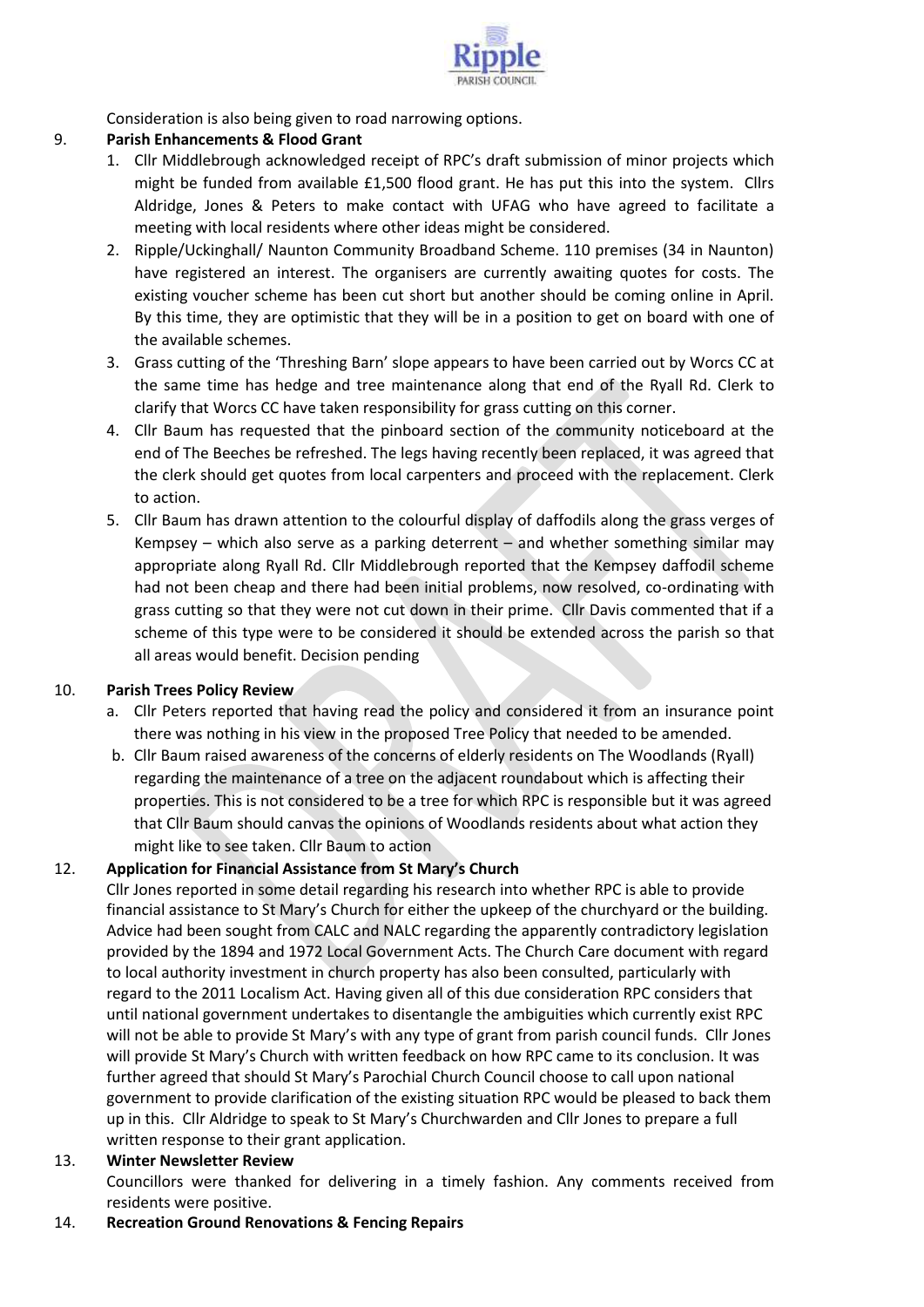

It was agreed that the perimeter fence to the Ryall recreation area was in need of replacement with a sturdier barrier, to afford better protection and provide a greater deterrent to those attempting to gain access to the adjacent steep slope. The clerk was requested to gain quotes and action the work as a matter of urgency. Clerk to action.

15. **AOB:** Councillor comments and items for next agenda Cllr Aldridge announced that he has submitted a letter of resignation to the clerk and that he will stand down as both chairman and councillor with effect from the RPC AGM on 24<sup>th</sup> May 2021.

Date of Next Meeting  $-12^{th}$  April 2021

## **Public Questions:**

• (Ripple Parish Hall) has raised the issue of two replacement memorial trees, which RPC had agreed to plant nearly two years ago, and why it was taking so long for this to be actioned. The chairman has emailed an apology for the unacceptable delay.

Clerk to action as a matter of urgency.

• (Ryall resident) has asked that RPC increase the size of pages, and the text size, on official Parish Council notices, that are posted on the noticeboards, in order to make the information more easily accessible and inclusive.

It was agreed that this is a valid request and that henceforth all official RPC notices, whilst remaining on A4 paper, should be in a minimum size 11 font. If more display space is required within the secure glazed sections of the board, up-coming meeting agendas and current minutes should take precedence over older notices which should be removed or transferred to the community section of the board. Chairman to notify.

• (Naunton Resident) raised the issue of 'the shocking amount of rubbish' in the two A38 lay-bys close Naunton, and urging the council to do its best to implement a permanent solution to an on-going problem.

Everyone was in agreement that littering, particularly along A-roads including lay-bys, is a persistent problem and one that has arguably worsened during lockdown. Considerable discussion ensued. County Cllr Middlebrough confirmed that Worcestershire Highways has no remit for dealing with litter. The responsibility lies with Malvern Hills District Council.

Ripple Parish Council may assist by purchasing additional litter bins (to be serviced by MHDC) and by organising voluntary litter picks within the parish.

MHDC run an 'Adopt A Street' scheme (equipment provided) which volunteers can sign up to. Cllr Davis is a volunteer in Naunton village and she does litter pick the A38 lay-by near the Naunton turn off. It was pointed out that RPC had previously been advised that for health and safety reasons volunteers should not litter pick along A- roads and that she should take care in doing so.

Unfortunately, District Councillor Owenson was not present and so the meeting was unable to establish whether there is a regular scheduled collection from the lay-by bins or not. It was agreed that Cllr Owenson should be asked to follow this up. It was noted that following previous one-off requests, MHDC had been responsive in coming out to clear the lay-bys of litter.

It was agreed that the existing litter bins in the A38 south-bound lay-bys, near to The Bluebell and the Naunton turn off, be replaced by bins with a larger capacity. A bin of similar size should be installed in the north-bound lay-by. A standard size bin previously discussed, and to be funded by Cllr Owenson, should also be installed next to the bench on the A4104 (opposite Upton Marina).

It was noted that the clerk had acquired quotes for bins, previously discussed, to be sited around the parish close to popular walking routes. It was agreed that all of the above should be purchased and installed as a matter of urgency once the siting of the bins had been approved by MHDC as safe and in a location that could be accommodated by the emptying schedule. Clerk to action. Chairman to notify the resident of agreed action.